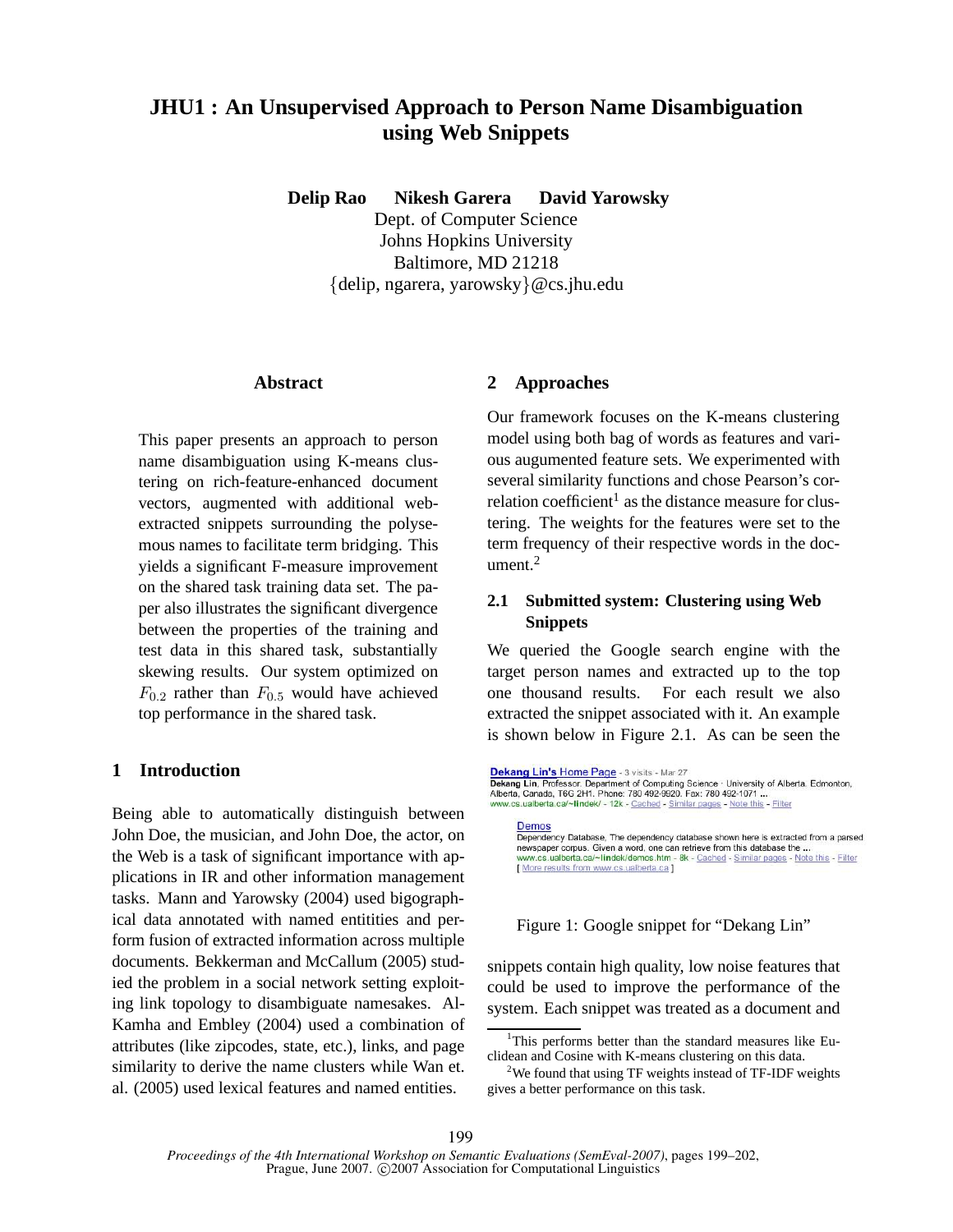clustered along with the supplied documents. This process is illustrated in Figure 2. The following example illustrates how these web snippets can improve performance by lexical transitivity. In this hypothetical example, a short test document contains a Canadian postal code (T6G 2H1) not found in any of the training documents. However, there may exist an additional web page not in the training or test data which contains both this term and also overlap with other terms in the training data (e.g. 492-9920), serving as an effective transitive bridge between the two.

| Training Document 1    | 492-9920, not(T6G 2H1) |
|------------------------|------------------------|
| Web Snippet 2          | both 492-9920, T6G 2H1 |
| <b>Test Document 3</b> | T6G 2H1, not(492-9920) |

Thus K-means clustering is likely to cluster the three documents above together while without this transitive bridge the association between training and test documents is much less strong. The final clustering of the test data is simply a projection with the training documents and web snippets removed.



Figure 2: Clustering using Web Snippets

#### **2.2 Baselines**

In this section we describe several trivial baselines:

- 1. **Singletons:** A clustering where each cluster has only one document hence number of clusters is same as the number of documents.
- 2. **One Cluster:** A clustering with only one cluster containing all documents.
- 3. **Random:** A clustering scheme which partitions the documents uniformly at random into

 $K$  clusters, where the value of  $K$  were the optimal  $K$  on the training and test data.

These results are summarized in Table 1. Note that all average F-scores mentioned in this table and the rest of the paper are microaverages obtained by averaging the purity and invese purity over all names and then calculating the F-score.

|                 | Train     |           | Test      |           |
|-----------------|-----------|-----------|-----------|-----------|
| <b>Baseline</b> | $F_{0,2}$ | $F_{0.5}$ | $F_{0,2}$ | $F_{0.5}$ |
| Singletons      | .676      | .511      | .843      | .730      |
| One Cluster     | .688      | .638      | .378      | .327      |
| Random          | .556      | .493      | .801      | .668      |

# **2.3** K**-means on Bag of Words model**

The standard unaugumented Bag of Words model achieves  $F_{0.5}$  of 0.666 on training data, as shown in Table 2.

# **2.4 Part of speech tag features**

We then consider only terms that are nouns (NN, NNP) and adjectives (JJ) with the intuition that most of the content bearing words and descriptive words that disambiguate a person would fall in these classes. The result then improves to 0.67 on the training data.

# **2.5 Rich features**

Another variant of this system, that we call Rich-Feats, gives preferential weighting to terms that are immediately around all variants of the person name in question, place names, occupation names, and titles. For marking up place names, occupation names, and titles we used gazetteer<sup>3</sup> lookup without explicit named entity disambiguation. The keywords that appeared in the HTML tag <META .. > were also given higher weights. This resulted in an  $F_{0.5}$  of 0.664.

# **2.6 Snippets from the Web**

The addition of web snippets as described in Section 2.1 yeilds a significant  $F_{0.5}$  improvement to 0.72.

<sup>&</sup>lt;sup>3</sup>Totalling 19646 terms, gathered from publicly available resources on the web. Further details are available on request.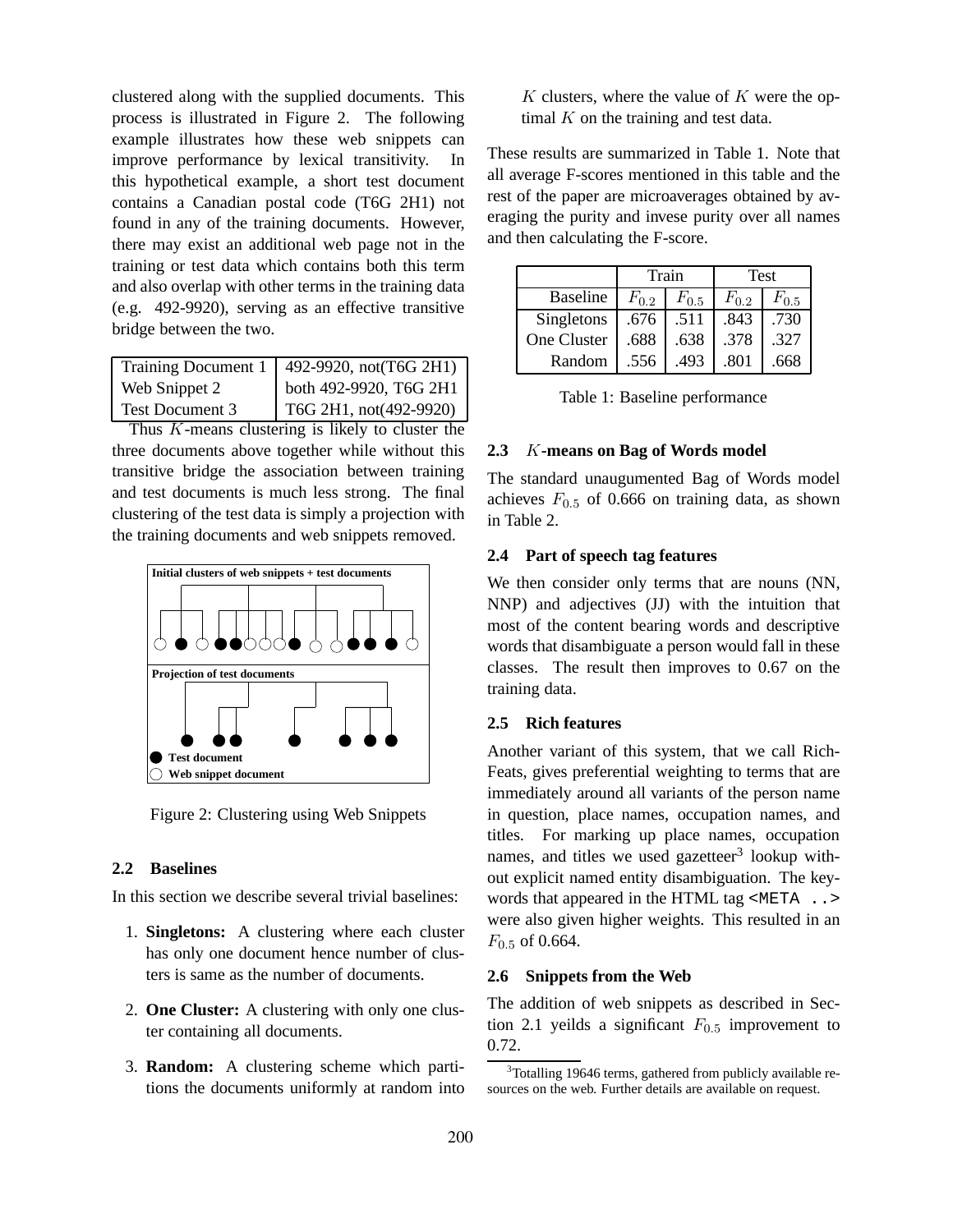#### **2.7 Snippets and Rich features**

This is a combination of the models mentioned in Sections 2.5 and 2.6. This model combination resulted in a slight degradation of performance over snippets by themselves on the training data but a slight improvement on test data.

| Model                | K   | $F_{0,2}$ | $F_{0.5}$ |
|----------------------|-----|-----------|-----------|
| Vanilla BOW          | 10% | 0.702     | 0.666     |
| $BOW + PoS$          | 10% | 0.706     | 0.670     |
| $BOW + RichFeats$    | 10% | 0.700     | 0.664     |
| Snippets             | 10  | 0.721     | 0.718     |
| Snippets + RichFeats | 10  | 0.714     | 0.712     |

Table 2: Performance on Training Data

#### **3 Selection of Parameters**

The main parameter for K-means clustering is choosing the number of clusters,  $K$ . We optimized K over the training data varying  $K$  from 10%,  $20\%, \dots, 100\%$  of the number of documents as well as varying absolute K values from 10, 20,  $\cdots$  to 100 documents.<sup>4</sup> The evaluation score of F-measure can be highly sensitive to this parameter  $K$ , as shown in Table 3. The value of  $K$  that gives the best Fmeasure on training set using vanilla bag of words (BOW) model is  $K = 10\%$ , however we see in Table 3 that this value of  $K$  actually performs much worse on the test data as compared to other  $K$  values.

# **4 Training/Test discrepancy and re-evaluation using cross validation on test data**

Table 4 compares cluster statistics between the training and test data. This data was derived from Artiles et. al (2007). The large difference between average number of clusters in training and test sets indicates that the parameter  $K$ , optimized on training set cannot be transferred to test set as these two sets belong to a very different distribution. This can be emprically seen in Table 3 where applying the best K on training results in a significant performance

drop on test set given this divergence when parameters are optimized for  $F_{0.5}$  (although performance does transfer well when parameters are optimized on  $F_{0.2}$ ). This was observed in our primary evaluation system which was optimized for  $F_{0.5}$  and resulted in a low official score of  $F_{0.5} = .53$  and  $F_{0.2} = .65$ .

|      | Train     |           | <b>Test</b> |           |
|------|-----------|-----------|-------------|-----------|
| K    | $F_{0,2}$ | $F_{0.5}$ | $F_{0.2}$   | $F_{0.5}$ |
| 10%  | .702      | .666      | .527        | .600      |
| 20%  | .716      | .644      | .617        | .630      |
| 30%  | .724      | .631      | .683        | .676      |
| 40%  | .724      | .618      | .728        | .705      |
| 50%  | .732      | .614      | .762        | .724      |
| 60%  | .731      | .601      | .798        | .747      |
| 70%  | .730      | .593      | .832        | .766      |
| 80%  | .732      | .586      | .855        | .773      |
| 90%  | .714      | .558      | .861        | .764      |
| 100% | .670      | .502      | .843        | .730      |

Table 3: Selecting the optimal parameter on training data and application to test data

Thus an interesting question is to measure performance when parameters are chosen on data sharing the distributional character of the test data rather than the highly divergent training set. To do this, we used a standard 2-fold cross validation to estimate clustering parameters from a held-out, alternate-half portion of the test data<sup>5</sup>, which more fairly represents the character of the other half of the test data than does the very different training data. We divide the test set into two equal halves (taking first fifteen names alphabetically in one set and the rest in another). We optimize  $K$  on the first half, test on the other half and vice versa. We report the two K-values and their corresponding F-measures in Table 5 and we also report the average in order to compare it with the results on the test set obtained using  $K$  optimized on training. Further, we also report what would be oracle best  $K$ , that is, if we optimize  $K$  on the entire test data  $<sup>6</sup>$ . We can see in Table 5</sup> that how optimizing  $K$  on a devlopment set with

<sup>&</sup>lt;sup>4</sup>We discard the training and test documents that have no text content, thus the absolute value  $K = 10$  and percentage value K  $= 10\%$  can result in different K's, even if name had originally 100 documents to begin with.

 $5$ This also prevents overfitting as the two halves for training and testing are disjoint.

 ${}^{6}$ By *oracle best* K we mean the K obtained by optimizing over the entire test data. Note that, the oracle best  $K$  is just for comparison because it would be unfair to claim results by optimizing  $K$  on the entire test set, all our claimed results for different models are based on 2-fold cross validation.